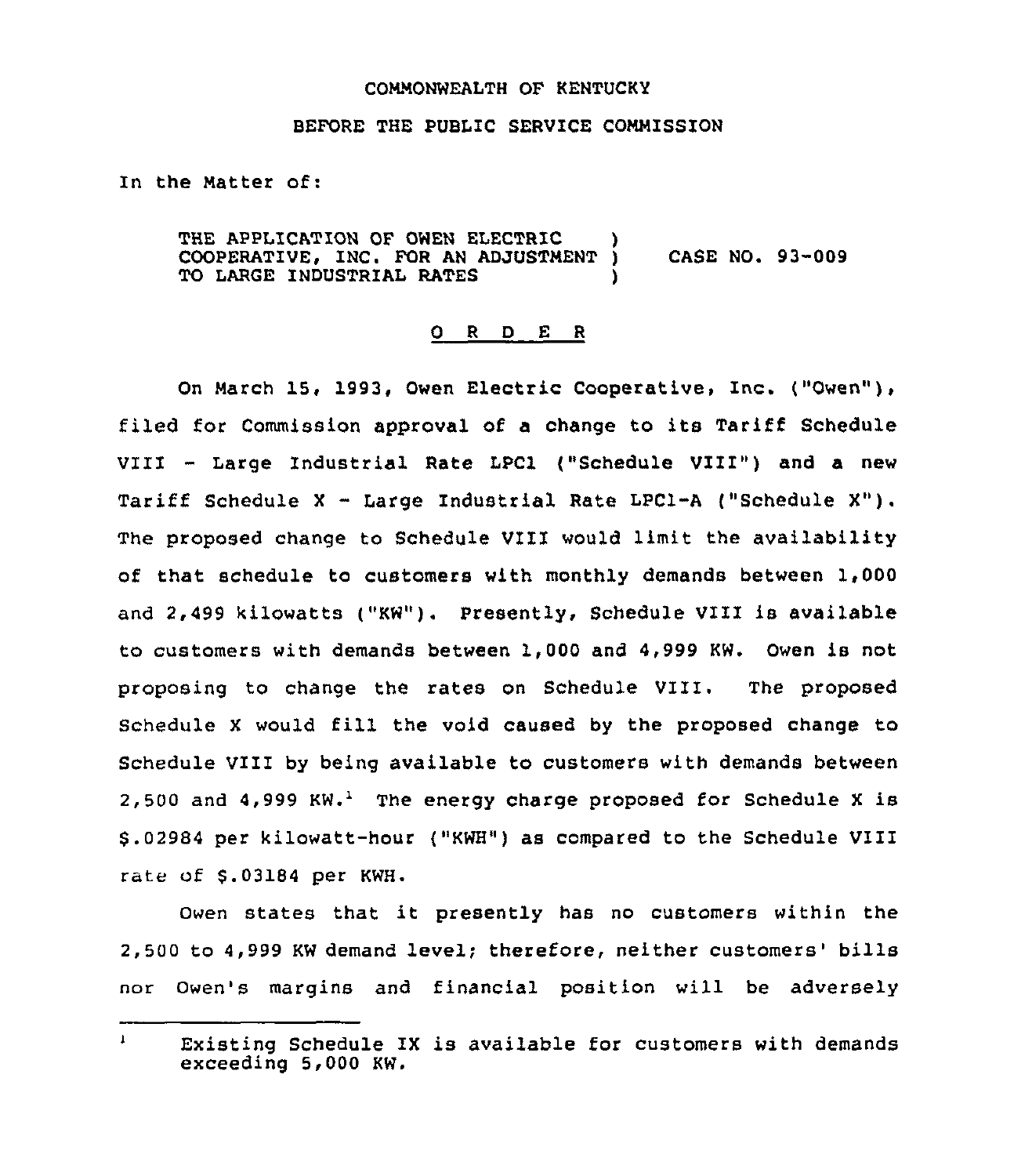impacted as a result of the proposed changes. Owen further states that although prospective future margins will be less under the proposed Schedule X, as compared to the existing Schedule VIII, the proposed rates will be fair and equitable to prospective future customers and to Owen. Owen's analysis of future margins shows that at 60 to 90 percent load factors sales on Schedule <sup>X</sup> will generate gross margins 16 to 18 percent above wholesale power costs.

## FINDINGS AND ORDERS

The Commission, based on the evidence of record and being sufficiently advised, finds that:

1. The proposed tariff changes will not impact any existing cu comers as Owen has no customers which currently qualify for the proposed Schedule X.

2. The proposed changes will not adversely impact Owen's current margins or financial position,

3. Prospective revenues generated by Schedule <sup>X</sup> will adequately cover the associated wholesale power cost and contribute to Owen's overall margins.

IT IS THEREFORE ORDERED that:

1. Tariff Schedules VIII and <sup>X</sup> proposed by Owen be and they hereby are approved effective with the date of this Order.

2. Within <sup>20</sup> days of the date of this Order, Owen shall file its new tariff sheets, appropriately signed and dated.

 $-2-$